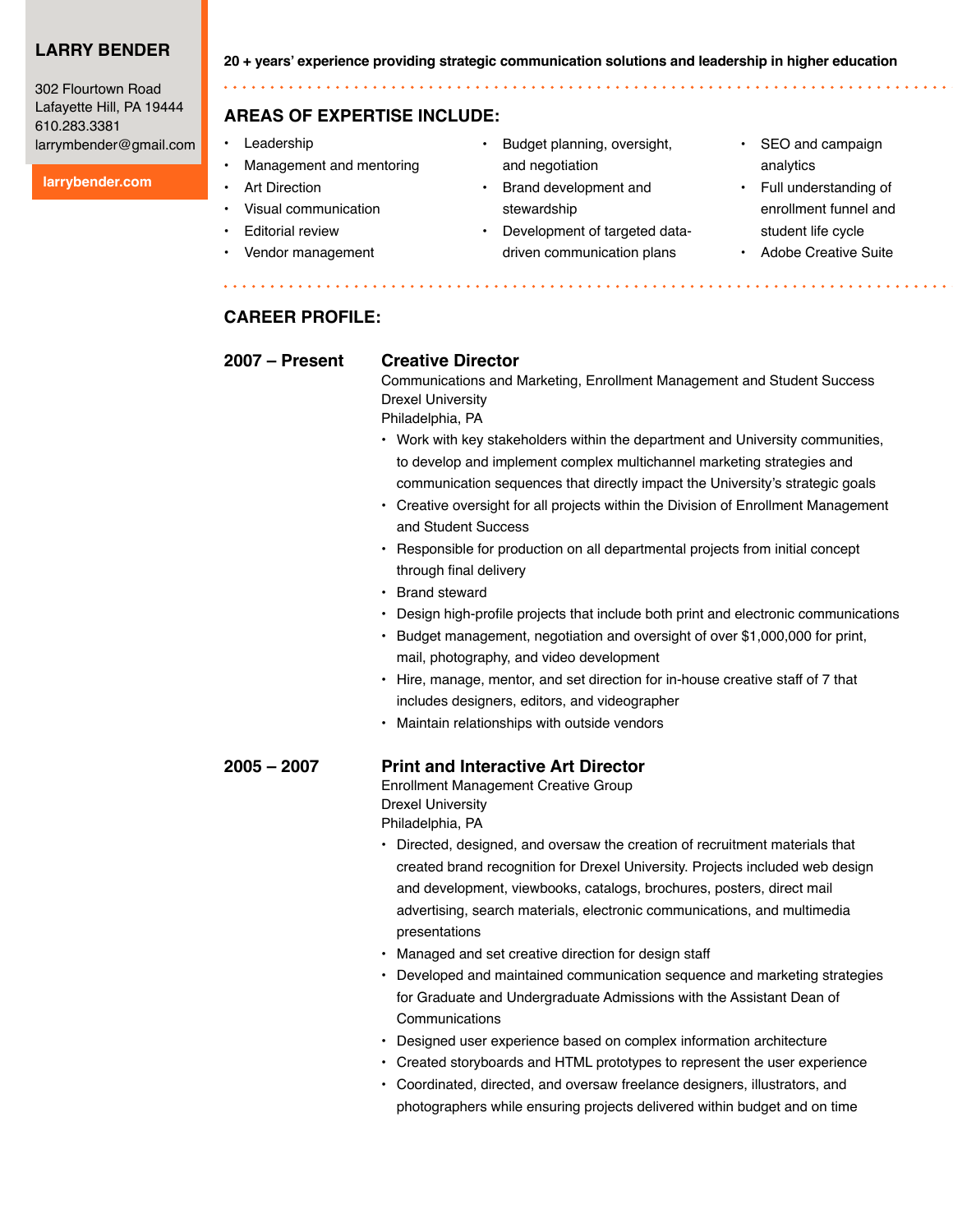| <b>LARRY BENDER</b><br>302 Flourtown Road<br>Lafayette Hill, PA 19444<br>610.283.3381<br>larrymbender@gmail.com<br>larrybender.com | $2002 - 2005$                     | <b>Assistant Director of Communications</b><br><b>Enrollment Management Creative Group</b><br><b>Drexel University</b><br>Philadelphia, PA<br>• Supported the Assistant Dean of Communications in developing communication<br>strategies for Drexel University's Division of Enrollment Management<br>• Developed creative solutions for web and print projects<br>• Managed all day-to-day responsibilities and workload of the creative staff<br>• Adhered to production schedules to complete projects in a timely manner<br>• Worked with freelance designers, writers, and photographers |
|------------------------------------------------------------------------------------------------------------------------------------|-----------------------------------|-----------------------------------------------------------------------------------------------------------------------------------------------------------------------------------------------------------------------------------------------------------------------------------------------------------------------------------------------------------------------------------------------------------------------------------------------------------------------------------------------------------------------------------------------------------------------------------------------|
|                                                                                                                                    | $1998 - 2001$                     | <b>Senior Graphic Designer</b><br><b>Enrollment Management Creative Group</b><br><b>Drexel University</b><br>Philadelphia, PA<br>• Designed and produced recruitment materials from concept through completion<br>for Drexel University. Projects included web site design and development,<br>viewbooks, catalogs, brochures, posters, direct mail advertising, search<br>materials, CD-ROMs, and multimedia presentations<br>• Managed photo sessions<br>• Prepared files for the printer<br>• Worked with clients to develop concepts                                                      |
|                                                                                                                                    | $1995 - 1998$                     | <b>Graphic Designer</b><br><b>Regional Communications Department</b><br>Allegheny University of the Health Sciences<br>Philadelphia, PA<br>• Designed and produced all marketing materials for Allegheny Integrated Health<br>Group<br>• Projects included print and direct mail advertising, web site design, publications,<br>brochures, and signage<br>• Priced and tracked all jobs from concept to completion<br>Directed and prepared photo shoots                                                                                                                                      |
|                                                                                                                                    | $1989 - 1991$<br><b>EDUCATION</b> | <b>Graphic Designer</b><br>Portfolio Marketing Group<br>Philadelphia, PA<br>• Designed and produced materials for retail advertising including directories,<br>catalogs, posters, land advertisements<br>• Designed and produced corporate brochures and collateral pieces                                                                                                                                                                                                                                                                                                                    |
|                                                                                                                                    | 1984 – 1992                       | <b>Parsons School of Design and</b><br>Otis Art Institute of Parsons School of Design<br>New York, NY and Los Angeles, CA<br>Bachelor of Fine Art                                                                                                                                                                                                                                                                                                                                                                                                                                             |